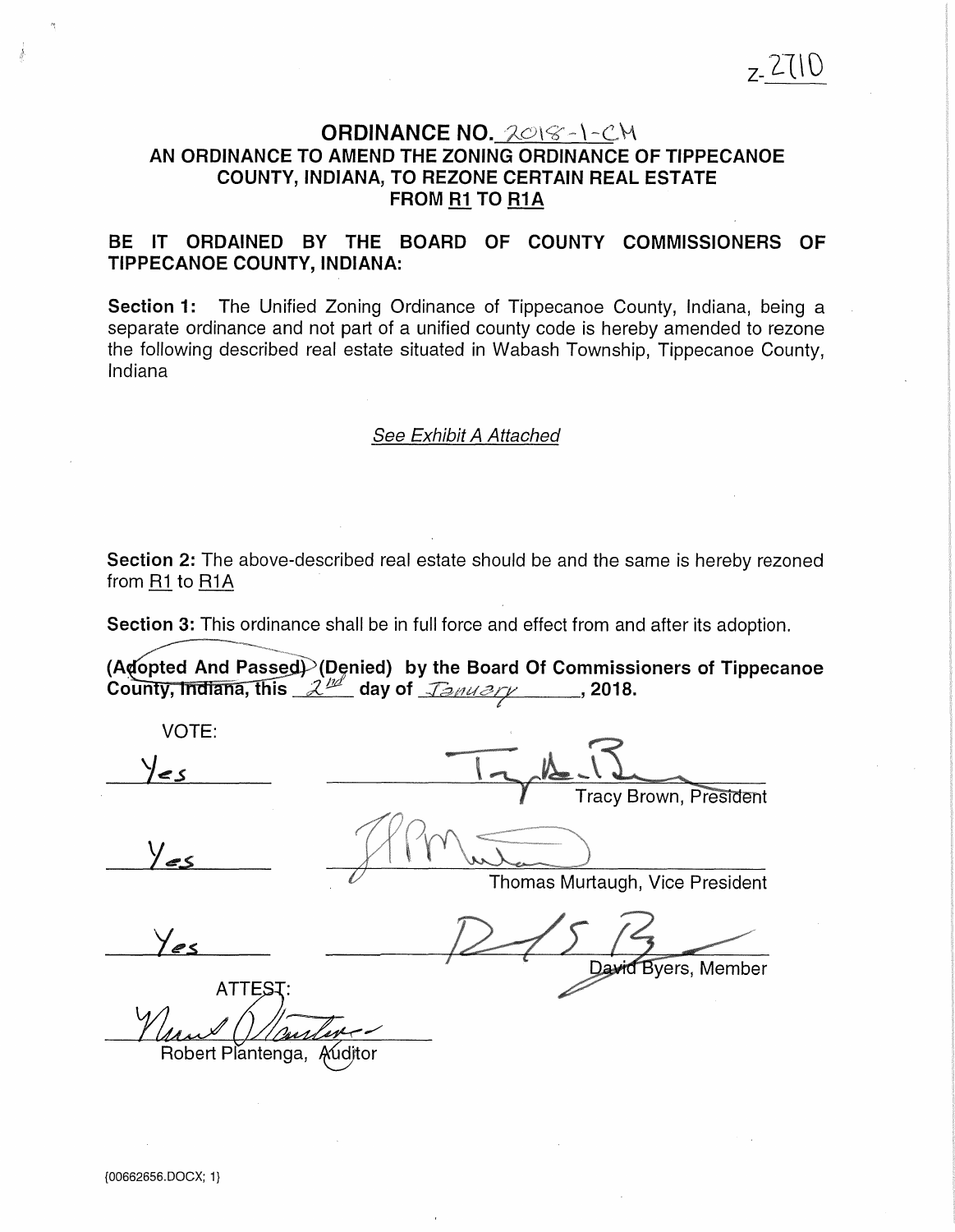### 79-06-14-151-001.000-023, 134-07100-0096 79-06-14-100-001.000-023, 134-07100-0019

#### **EXHIBIT A**

#### PARCEL I:

The tract ofland owned by Susan D. Andrews as recorded in Document Number 03020982 on *5/2712003*  in the Tippecanoe County Recorder's Office, and being a part of the north half of the southwest quarter of the northwest quarter of Section 14, Township 23 North, Range 5 West, Wabash Township, Tippecanoe County, Indiana, described as follows: Beginning at a Mag nail marking the northwest corner of the north half of the southwest quarter of the northwest quarter of Section 14-23-5; thence North 89°-09'-38" East (bearings are based on north as determined by GPS) 1,293 .12 feet along the north line of said · quarter-quarter to a Starr capped rebar marking the northeast comer of said quarter-quarter; thence South 00°-14'-03" West 657.73 feet to an iron pipe marking the northeast corner of the Pine Meadows Planned Development as recorded in Document Number 00013272 on June 6, 2000, in said Recorder's office; thence South 89°-09'-48" West 760.62 feet along the north line of said planned development to a Couts capped rebar marking the southeast comer of a tract of land owned by Barbara Schlinkert as recorded in Document Number 9608259 on May 2, 1996, in said Recorder's office; thence North 43°-26'-29" West 213.03 feet to a Starr capped rebar, thence North 50°-22'-26" West 150.00 feet to a bent iron pipe in a ditch; thence North 57°-44'-26" West 175.50 feet to an iron pipe; thence South 88°-48'-34" West 119.40 feet to a Mag nail on the west line of said Section, said point being in the surface of Klondike Road (County Road 300 West); thence North 00°-00'-30" East 308.34 feet along said west line and county road to the point of beginning, and containing 16.705 acres, more or less.

Except: 260 feet strip off the eastern end of said parcel, consisting of approximately PARCEL  $II: 3.83$  acres.

Part of the real estate conveyed to Edwin L. Swanson, et al in Deed Record 9502387 in the Office of the Tippecanoe County Recorder and being part of the Northwest Quarter of Section 14, Township 23 North, Range 5 West, Wabash Township, Tippecanoe County, Indiana, more particularly described as follows: Beginning at the northwest comer of the Northwest Quarter of Section 14, being marked by a Berntsen Monument; thence North 88° 37' 26" East along the north line of the Northwest Quarter and approximate center line of County Road 200 North (Lindberg Road), a distance of 375.96 feet to a P.K. Nail at the northwest comer of a tract owned by James P. and Sally S. Goad (Deed Record 9920428); thence South 00° 03' 02" East along the west line of Goad Tract a distance of287.02 feet to a rebar; thence North 88° 41' 57" East along the south line of Goad Tract a distance of 190.08 feet to a rebar; thence North 00° 03' 17" West along the east line of Goad tract a distance of287.26 feet to aP.K. Nail on the north line of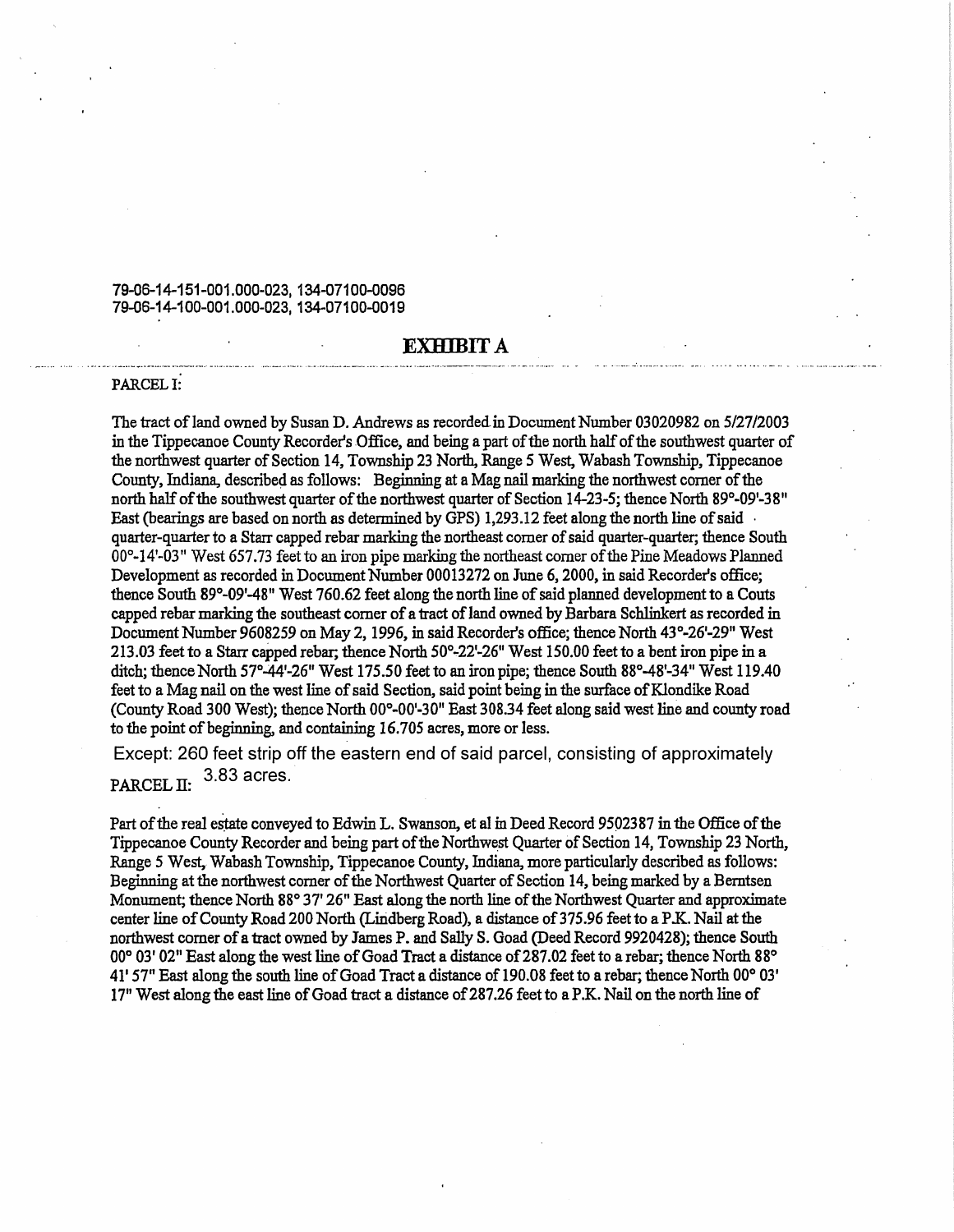Northwest Quarter and approximate center line of County Road 200 North (Lindberg Road); thence North 88° 27' 26" East along the north line of Northwest Quarter and approximate center line of County Road 200 North (Lindberg Road), a distance of 555.36 feet to a rafuoad spike on the westerly railroad right of way; thence South 34° 39' 13" East along said railroad right of way a distance of 295.97 feet to a 5/8 inch diameter re-bar with a plastic cap stamped "RWG 880043" and hereafter referred to as a standard<br>monument on the east line of the Northwest Quarter of the Northwest Quarter, thence South 00° 16' 45" East along the east line of the Northwest Quarter of the Northwest Quarter, a distance of 1075.07 feet to a fence corner post at the southeast corner of the Northwest Quarter of the Northwest Quarter; thence South 89° 05' 43" West, along the south line of the Northwest Quarter of the Northwest Quarter, a distance of 1293 .13 feet to a Mag Nail on the west line of the Northwest Quarter and approximate centerline of County Road 300 West (Klondike Road); thence North 00° 04' 16" West along the west line of the Northwest Quarter and approximate center line of County Road 300 West (Klondike Road), a distance of 721.13 feet to a Mag Nail at the southwest comer of a 2.283 acre parcel (Parcelization No. P 02-70, Document No. 02022201, July 19, 2002); thence North 88° 37' 26" East along the south line of said 2.283 acre parcel a distance of375.86 feet to a standard monument at the southeast comer of said 2.283 acre parcel; thence North 00° 04' 16" West along the east line of said 2.283 acre parcel a distance of 259.40 feet to a standard monument at the northeast comer of said 2.283 acre parcel; thence South 88° 37' 26" West, along the north line of said 2.283 acre a distance of 375.86 feet to a Mag Nail on the west line of the Northwest Quarter and approximate center line of County Road 300 West (Klondike Road); thence North 00° 04' 16" West along the west line of the Northwest Quarter and approximate center line of. County Road 300 West (Klondike Road), a distance of 331.48 feet to the Point of Beginning, containing 35.065 acres, more or less.

ALSO Part of the real estate conveyed to Edwin L. Swanson, et al in Deed Record 9502387 in the Office of the Tippecanoe County Recorder and being part of the Northwest Quarter of Section 14, Township 23 North, Range 5 West, Wabash Township, Tippecanoe County, Indiana, more particularly described as follows: Beginning at the northeast comer of the Northwest of the Northwest Quarter of Section 14, being marked by a railroad spike; thence South 00° 47' 33" East, along the east line of the Northwest Quarter of the Northwest Quarter, a distance of 70.35 feet to a 5/8 inch diameter rebar with a plastic cap stamped "RWG 880043" at the easterly railroad right of way; thence North 34° 39' 13" West, along said railroad right of way, a distance of 84.16 feet to a mag nail on the north line of the Northwest Quarter and approximate centerline of County Road 200 North (Lindberg Road); thence North 88° 16' 31" East, along the north line of the Northwest Quarter and approximate centerline of County Road 200 North (Lindberg Road), a distance of 46.70 feet to the Point of Beginning, containing 0.038 of an acre, more or less. The total of both tracts being 35.103 acres, more or less.

EXCEPT *A* part of the Northwest Quarter of Section 14, Tovmshlp 23 North, Range 5 West, Tippecanoe County, Indiana, and being that part of the grantor's land lying within the right-of-way lines depicted on Right-of-Way Parcel Plat, dated December 17, 2004, prepared by Jacob E. Fitzsimmons, RLS No.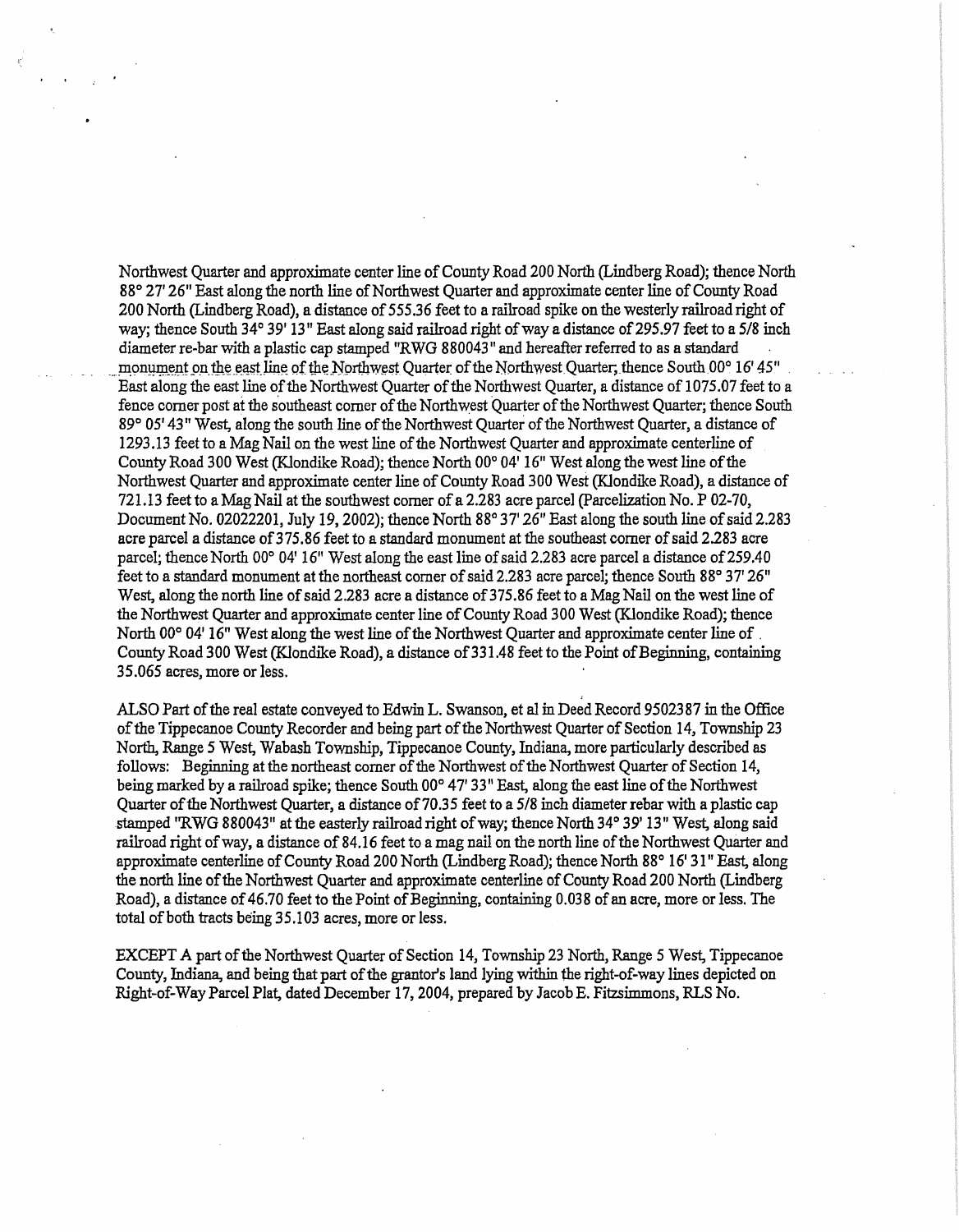LS2l200011, described as follows: Commencing at the northwest corner of said quarter section; thence North 88 degrees 37 minutes 25 seconds *East* 376.00 feet (375.96 feet per Instrument No. 04034497) along the north line of said quarter section; thence South 0 degrees 04 minutes 08 seconds East 30.01 feet to the south boundary of Lindberg Road and a north corner of the grantor's land and the point of beginning of this description; thence South 0 degrees 04 minutes 08 seconds East 12.60 feet along an east line of the grantor's land; thence South 88 degrees 33 minutes 43 seconds West 37.71 feet to point "2008" as designated on said Parcel Plat; thence South 60 degrees 21 minutes 18 seconds West 70.18 feet to point "2007" as designated on said Parcel Plat; thence South 78 degrees 32 minutes 3.6 seconds West 64.02 feet to point "2006" as designated on said Parcel Plat; thence North 88 degrees 26 minutes 55 seconds West 61.37 feet to point "2005" as designated on said Parcel Plat; thence South 53 degrees 15 minutes 44 seconds West 129 .20 feet to point "2004" as designated on said Parcel Plat; thence South 20 degrees 26 minutes 56 seconds West 55.46 feet to point "2003" as designated on said Parcel Plat and the east boundary of Klondike Road and the west line of the graritor's land; thence North 0 degrees 04 minutes 08 seconds West 180.25 feet along said east boundary of Klondike Road and the west line of the grantor's land to the intersection of said east boundary of Klondike Road and the said south boundary of Lindberg Road and the northwest corner of the grantor's land; thence North 88 degrees 37 minutes 25 seconds East 345.99 feet along the said south boundary of Lindberg Road and the north line of the grantor's land to the point of beginning and containing 0.491 acres, more or less.

ALSO EXCEPT *A* part of the Northwest Quarter of Section 14, Township 23 North, Range *5* West, Tippecanoe County, Indiana, and being that part of the grantor's land lying within the right-of-way lines depicted on Right-of-Way Parcel Plat, dated December 17, 2004, prepared by Jacob E. Fitzsimmons, RLS No. LS21200011, described as follows: Commencing at the northwest comer of said quarter section; \. thence North 88 degrees 37 minutes 25 seconds East 566.00 feet along the north line of said quarter section; thence South 0 degrees 04 minutes 08 seconds East 30.01 feet to the south boundary of Lindberg Road and a north comer of the grantor's land and the point of beginning of this description; thence North 88 degrees 37 minutes 25 seconds East 576.21 feet along said south boundary ofLindberg Road and the north line of the grantor's land to the southwestern line of the Kankakee Beaverville Railroad; thence South 34 degrees 38 minutes 03 seconds East 14.07 feet along said southwestern line to point "2013" as designated on said Parcel Plat; thence South 88 degrees 33 minutes 43 seconds West 584.21 feet to a west line of the grantor's land; thence North 0 degrees 04 minutes 08 seconds West 12.40 feet along said west line to the point of beginning and containing 0.161 acres, more or less.

ALSO EXCEPT *A* part of the Northwest Quarter of Section 14, Township 23 North, Range 5 West, Tippecanoe County, Indiana, and being that part of the grantor's land lying within the right-of-way lines depicted on Right-of-Way Parcel Plat, dated December 17, 2004, prepared by Jacob E. Fitzsimmons, RLS No. LS21200011, descn'bed as follows: Commencing at the northwest comer of said quarter section; thence North 88 degrees 37 minutes 25 seconds East 1,241.44 feet along the north line of said quarter section to the northeastern line of the Kankakee Beaverville Railroad; thence South 34 degrees 38